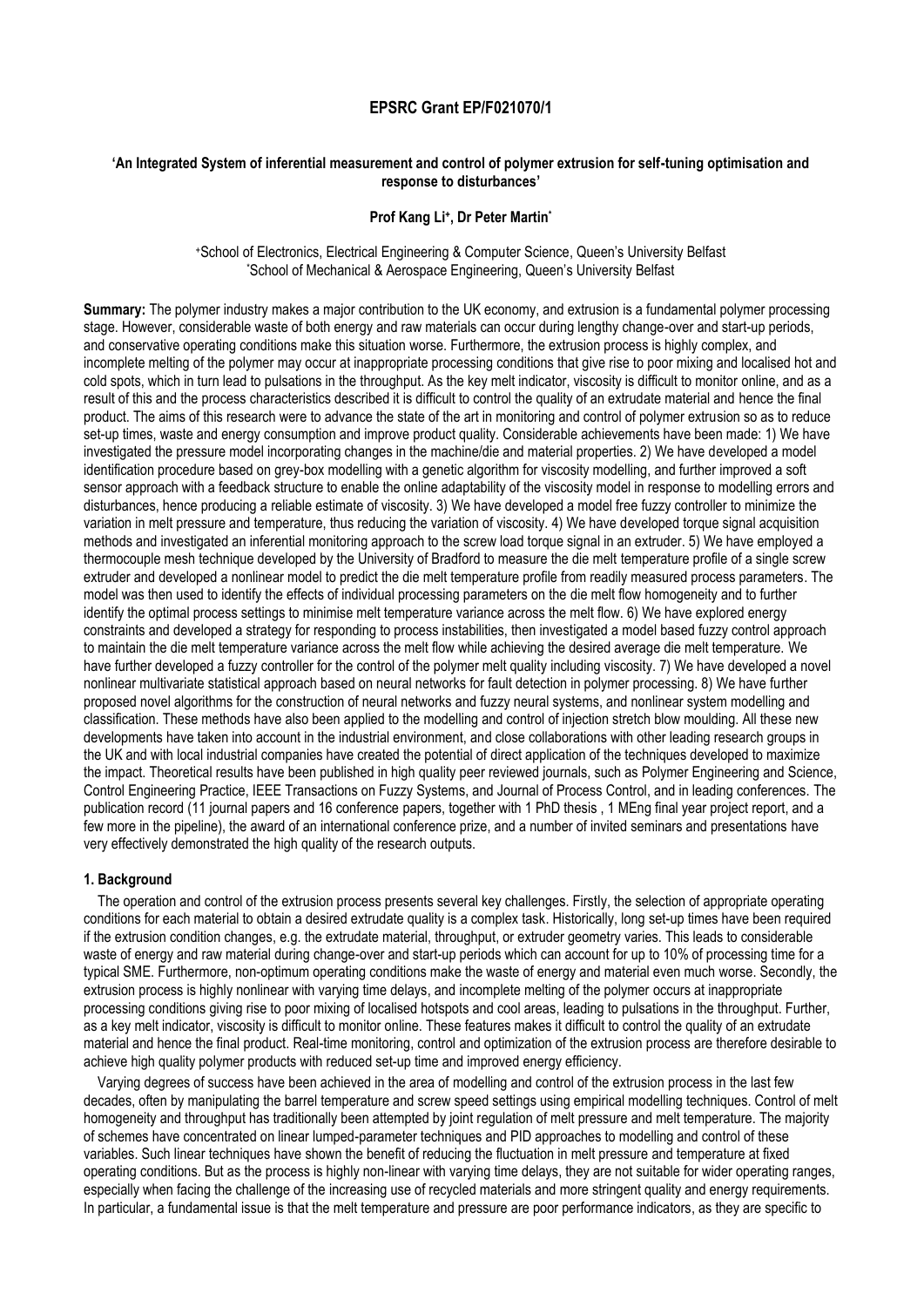fixed material properties and machine set-up and provide no insight to functional product properties. Viscosity itself is largely recognised as the most relevant indicator of melt quality as it dictates the aesthetic and dimensional properties of the melt and can indicate a change in molecular structure and/or orientation relating to functional properties. Control of the melt viscosity is paramount in achieving stable die flow and in facilitating the required draw-down of the melt in subsequent haul-off or film-blowing processes. Lack of suitable instrumentation has hampered development of viscosity control schemes although existing research [\[1\]](#page-6-0) has attempted a number of different strategies to control viscosity based on in-line rheometer measurements. Screw speed was used as the only manipulating variable, and both model generation and testing of controller performance were limited to singular step changes at a fixed operating point, which are not realistic to achieve in practical operation.To overcome these shortcomings, within this project we have: (1) carried out fundamental research on the modelling of relationships between the process settings and key process output variables, including die temperature profile, pressure, and in particular the viscosity, which can be applied to a wide range of machines and to the changes in feed materials; (2) developed novel techniques for online identification of process disturbances, investigated melting instabilities in the process, and proposed new optimization and control strategies to minimise off-specification product and down time.

This research has been closely linked with several other projects including an EU FP7 project 'Ultravisc' and an on-going EPSRC project on 'Thermal management in polymer processing' (EP/G059489/1). The former is concerned with controlling melt viscosity in the processing of recycled polymers using ultrasonically assisted viscosity modulation as well as attempting to develop an ultrasoundassisted filtration system, whereas the latter is concerned with controlling the energy use and efficiency of the polymer industry.

# **2. Aims and Objectives**

**Aims and Objectives-** The aims of the research were to advance the state of the art in monitoring and control of the polymer extrusion process to reduce set-up times, waste and energy consumption and improve product quality.

- 1) The principal aim was to develop an innovative, integrated system of measurement, modelling, data analysis and algorithms for on-line tracking and optimisation of the key performance targets of the process and to recognise and respond appropriately to disturbances. The system is required to be self-tuning to different materials.
- 2) As a secondary aim, this research would highlight techniques in process modelling and on-line measurement and analysis which could form a basis for further research in processing of complex, high performance materials, particularly through reactive extrusion and dispersion of nanoscale fillers.

### **3. The methodology and key advances**

The original objectives of the project were specified in a number of tasks and sub-tasks. These are repeated here along with our contributions to each one. The outputs from the project (see section 6 below) include 11 refereed journal papers, 16 conference papers, and a PhD thesis and a MEng final year project report.

## **Task A. Tracking of viscosity.**

## **Task A.1 Viscosity monitoring.**

To obtain real-time inferential estimation of the melt viscosity, pressure drop along the die is required. We have investigated the pressure model incorporating changes in machine/die and material properties, and carried out a number of tests to validate this model. In particular, given the consideration that the die pressure is not always available, to apply the proposed method for industrial applications, the barrel pressure which is available in industrial processes was examined instead of the die pressure in the pressure model. Based on previous research, we have employed a FIR (finite impulse response) model for the pressure instead of the NARX (nonlinear autoregressive with exogeneous input) model, which has the advantage of inherent stability, without the need for feedback but exhibiting good performance. We found that (1) the improved FIR model has less terms in the predefined 'term pool', hence leading to a simplified fixed structure; (2) the identified pressure model with a simplified fixed structure can capture the dynamic relationship between the viscosity, screw speed and extruder barrel pressure; (3) the pressure model is affected by the material with a small offset; (4) the pressure model with a simplified fixed structure can be generalized to different machines and dies; (5) only the linear parameters need to be identified for such a model when applied in a different die/machine [\[C1\].](#page-6-1)

### **Task A.2 Viscosity modelling**

We have reviewed first-principle models, carried out five extrusion trials with five polymer materials and 2 dies and 2 extruders for data generation, and developed a model identification procedure based on grey-box modelling with a genetic algorithm [\[5](#page-6-2)[,6](#page-6-3)[,7\]](#page-6-4). From a control point view, it is known that both the barrel temperature and screw speed have significant effect on the quality of the final product and the energy/thermal efficiency of the process. Thus, both barrel temperature and screw speed have been used as input variables to build the viscosity model. It is noted that similar work has been reported in [\[2\]](#page-6-5) which developed dynamic grey-box models relating melt pressure and melt temperature to screw speed (or feed rate) alone with random binary sequence (or stair) type excitation for twin screw extrusion. In contrast to [\[3,](#page-6-6)[4\],](#page-6-7) in this project, four input variables including three barrel temperature and screw speed, have been excited simultaneously with a pre-designed Pseudo-random signal (PRS) and hence a wide range of operating conditions has been covered for a single screw extruder. We have found out that (1) a FIR model can be identified for the estimation of the melt viscosity based on the process inputs such as screw speed and temperature; (2) the viscosity model has a simple structure with adaptable linear parameters for different materials [\[J1\].](#page-5-0)

### **Task A.3 On-line updating of viscosity model**

In spite of the effectiveness of the grey-box modeling technique assisted with genetic algorithms, which combines both fundamental first principles and an experimental data-driven approach, the existing methods are inherently open-loop, and therefore suffer from all the problems associated with open-loop systems, i.e. they are intolerant to any changes in the extrudate material, machine geometry,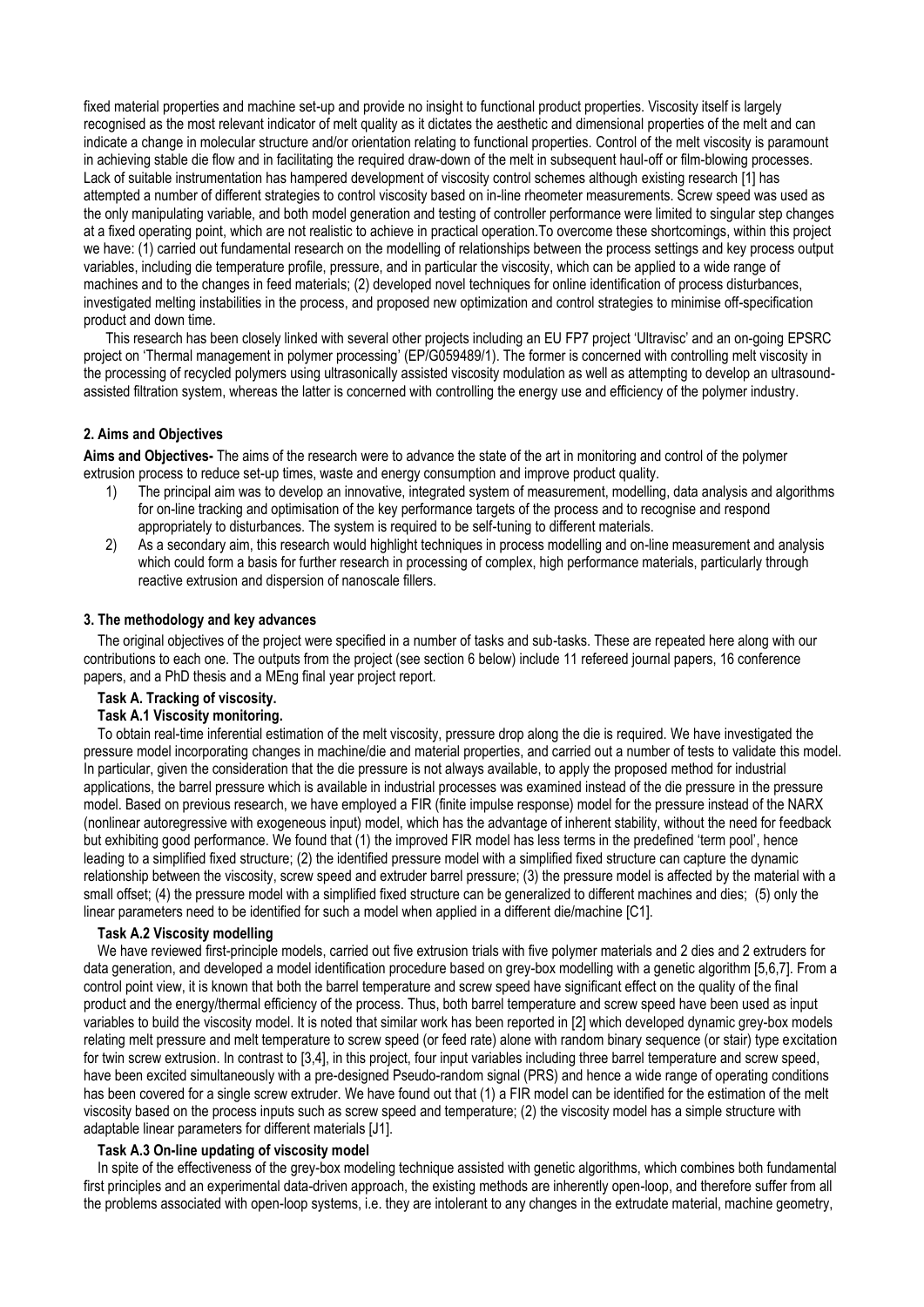or processing conditions. To tackle this problem, a soft sensor approach with a feedback structure was proposed in previous work [\[2,](#page-6-5)[4\].](#page-6-7) The soft sensor structure is based on that of a state observer where an open-loop estimator (viscosity model) is combined with a feedback correction mechanism performed by a pressure model. The novel feedback structure enables the online adaptability of the viscosity model in response to modelling errors and disturbances, hence producing a reliable viscosity estimate. Both pressure and viscosity models were developed using grey-box modeling with GA. Potential to relate model parameters on different grades of the same polymer (low density polyethylene) has been demonstrated. However, extension of the technique to materials exhibiting significantly different properties and to processing in more complex industrial extruders would result in larger models and loss of physical meaning. In this project, greater use of first-principle models is employed with the aim of identifying a simple model structure which, in combination with a mechanism to correct for over-simplifications in the model, can capture the viscosity dependence of a wide range of polymeric materials and different machines and dies.

Based on our previous work, we have further investigated the soft-sensor approach for real time monitoring of viscosity. The softsensor approach (See Figure 1) involves a finite impulse response prediction model with adaptable linear parameters for real-time prediction of the melt viscosity based on the process inputs; the model predictions is then used as an input of a feedback model with a

simple fixed structure to predict the barrel pressure which can be measured online. Finally, the predicted pressure is compared to the measured value and the corresponding error is used as a feedback signal to correct the viscosity estimate. This novel feedback structure enables the online adaptability of the viscosity model in response to modelling errors and disturbances, hence producing reliable viscosity estimate. It has been shown that the resulting system is able to track changes in viscosity as a result of changes in process conditions or feed material/die/extruder change, and the error is within 1%.

In conclusion, the soft sensor technology investigated in this project enables tracking of the key performance targets of the process and facilitates identification and



**Figure 1**: **Schematic of the Soft-Sensor process** 

appropriate response to system disturbances. Using the error between the predicted and the measured barrel pressure as a feedback to correct the viscosity estimate which has made the real time monitoring of viscosity feasible and reliable. The soft sensor developed can help to reduce the need for expensive measuring devices and to develop robust on-line system identification and real time control for different feed materials and operation conditions [\[J1\]](#page-5-0).

### **Task A.4 Viscosity control**

We have reviewed a number of nonlinear control methodologies and developed a model free fuzzy controller to minimize the variation in melt pressure and temperature, thus reducing the variation of viscosity. The experimental results of the developed controller on a Killion KTS single extruder confirm the efficacy of the proposed fuzzy controller over traditional PID controller [C11, T2].

# **Task B. Identification and Control of Process Instabilities**

# **Task B.1 Identification and control of melting instabilities**

We have developed a torque signal acquisition method, and set up and carried out thermal stability trials at both Queen's University Belfast and University of Bradford for data analysis and modelling.

### **Inferential monitoring of screw load torque to predict process fluctuations**

We have investigated (1) an inferential monitoring approach of the screw load torque signal in an extruder by monitoring the armature current, without involving a physical torque measurement. This represents a good alternative approach to extract actual screw load torque dynamics in real time as direct measurement or observation of the screw load torque is rather difficult in practice; (2) the torque signal was dominated by the solid friction in the extruder and as such is useful for online identification of solids conveying issues; (3) correlations between melt temperature fluctuations and screw load torque fluctuations. However, it has been observed that these signals are not strongly correlated. It seems that as the screw torque signal is dominated by the solids conveying torque it is not sensitive enough to identify unstable melting issues. Conversely, experimental observations showed that pressure measurements can provide some insight to melting fluctuations and hence monitoring of both pressure and torque can help to diagnose some of variations as either melting or solids conveying online in a process [\[J4,](#page-5-1) [C5,](#page-6-8) [C6\].](#page-6-9)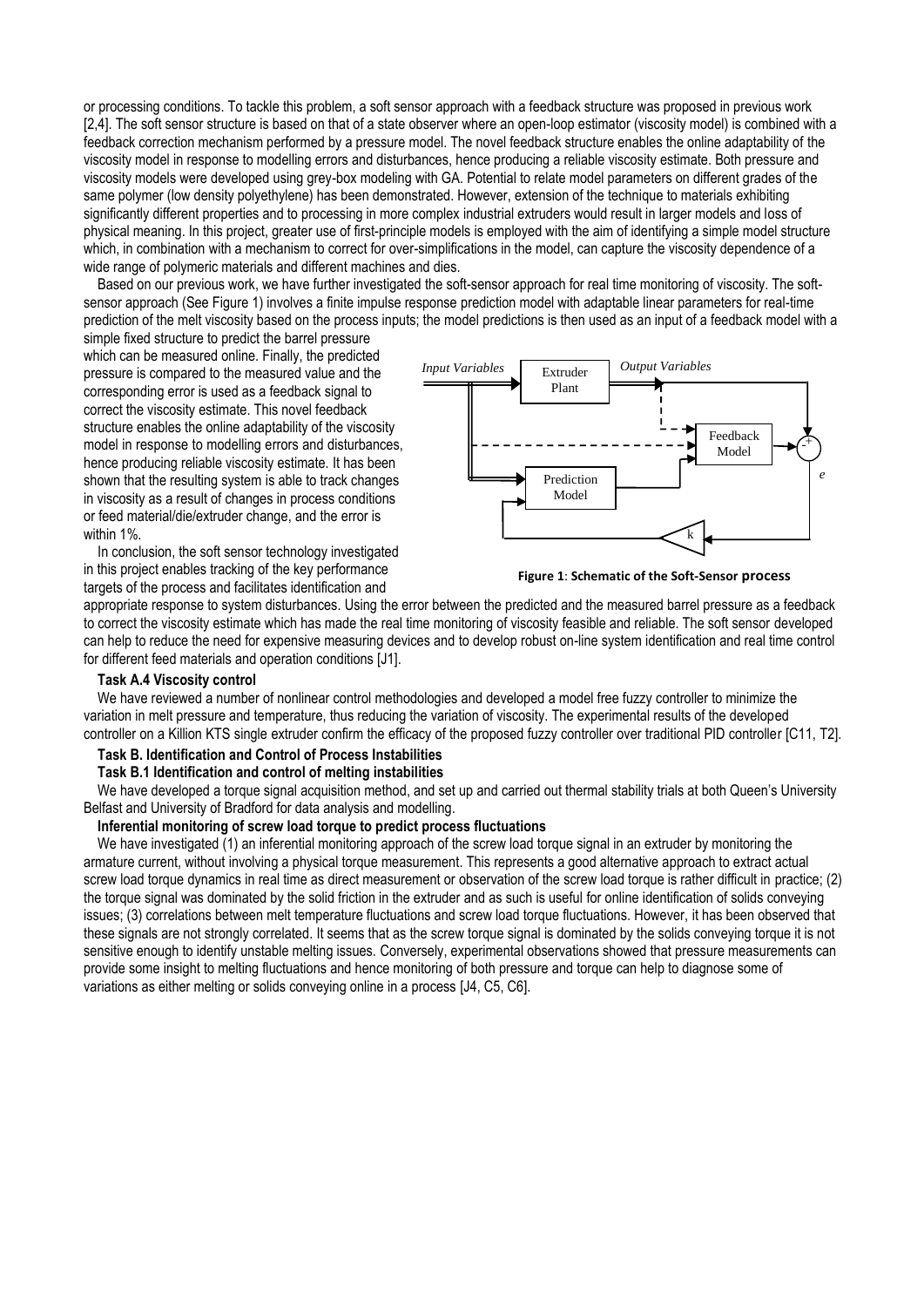#### **Investigation of melt temperature homogeneity in polymer extrusion**

Thermal instability originating from the melting mechanism in polymer extrusion is a particular problem for many extrusion machines. Screw design has a major role in achieving thermal homogeneity, but optimisation of process settings to avoid such instabilities is increasingly important to achieve maximum efficiency and stability for a range of polymers on a fixed machine. Thermal instabilities and the onset of solid-bed break-up are difficult to model and predict, hence on-line identification of the effect of process settings on the onset of thermal instabilities is required. We have employed a thermocouple mesh technique originally developed by the University of Bradford [\[9\]](#page-6-10) to measure the die melt temperature profile of a single screw extruder (See Figure 2). Very useful and detailed information was obtained from experiments with the thermocouple mesh in the evaluation of the effects of screw geometry, material properties and process settings on the process thermal homogeneity. It is clear that the process thermal homogeneity is significantly affected by all the conditions tested, i.e. screw geometry, process settings and material properties while the melt flow

behaviour is highly variable over different processing situations. Moreover, it seems that these factors are highly correlated and this may cause the process to become highly unpredictable and variable in nature. Process settings and screw geometry show significant effects on the melt thermal homogeneity which may be due to the influence of these factors on process heat generation, material mixing, material residence time, etc. The same processing material shows considerably different thermal behaviours with different screw geometries and process settings. These observations emphasize the importance in selecting the screw and process settings appropriately for a particular material to avoid unnecessary thermal fluctuations which can cause severe problems to the product quality. As the processing behaviour may vary significantly throughout the process operation period, the continuous observation of the process thermal stability in real-time is invaluable to minimize any



**Figure 2: Temperature profiles in fully developed flow at 10,30,50,70rpm (x, y (mm): radial position; z( <sup>o</sup>C): melt temperature)**

possible undesirable effects. Unfortunately, the detailed process monitoring techniques such as used in these experiments (i.e. thermocouple mesh) are not yet industrially available. Therefore, an attempt was made to predict the process fluctuations (including thermal homogeneity) from readily measureable process parameters to check the possibility of using them as powerful tools for industrial applications in predicting process stability [\[C3,](#page-6-11) [J11\].](#page-5-2)

## **Modelling and optimization of extruder output melt flow temperature profile**

A novel static nonlinear polynomial model has been developed to predict the die melt temperature profile from readily measured process parameters. The model can predict the die melt temperature profile accurately over a wide operating range suggesting that this is a promising approach for determining melt flow thermal homogeneity compared to conventional point based temperature measurements. The model was used to identify the effects of individual processing parameters on the die melt flow homogeneity. Predictions from the proposed model are in agreement with previously reported experimental findings. Moreover, the model was used to identify the optimal process settings to minimise melt temperature variance across the melt flow with two different optimisation techniques. It has been shown that there is a potential to reduce melt temperature variations by between 2.9% and 33.3% over the 10 processing situations tested [\[J2,](#page-5-3) C5[,C7\]](#page-6-12).

The studies carried out in this research on optimising process thermal efficiency in polymer extrusion gave promising results and these results highlight the suitability of using such approaches to improve the productivity of industrial processes. In fact, there are number of ways to select the objective function for an optimisation problem and this should be selected based on the key process requirements. In this project, the achievement of the desired average melt temperature across the extruder output melt flow while minimizing temperature variance was considered and the objective function was selected on this basis. The results obtained with Differential Evolution techniques showed a reduction of melt temperature variance of up to 3.9% - 60.9% over the processing situations tested while achieving the desired average melt temperature across the melt flow. If the objective function was to set only to minimise the melt temperature variance, optimum process settings might be achieved with further reductions of melt temperature variance. These proposed methods for optimum process settings selection may enable an operating point with good thermal efficiency to be identified more quickly and in a logical way at a high screw speed (i.e. with a good energy efficiency), and hence design and control a polymer processing with less waste of material, energy and labour [\[J2\]](#page-5-3).

Our main research findings in Task B.1 include

- 1) The experimental evaluations suggested that the screw load torque was dominated by changes occurring in the solids conveying zone of the extruder and therefore process changes in other zones where molten material exists are less likely to be extractable from these torque dynamics [\[J4](#page-5-1)[,C5](#page-6-8)[,C6\]](#page-6-9).
- 2) The melt flow thermal homogeneity was found to be dependent on materials, process settings and machine geometry in a complex manner from a study carried out by measuring the extruder output melt flow temperature profiles under the different process settings, materials and screw geometries [\[J2\].](#page-5-3)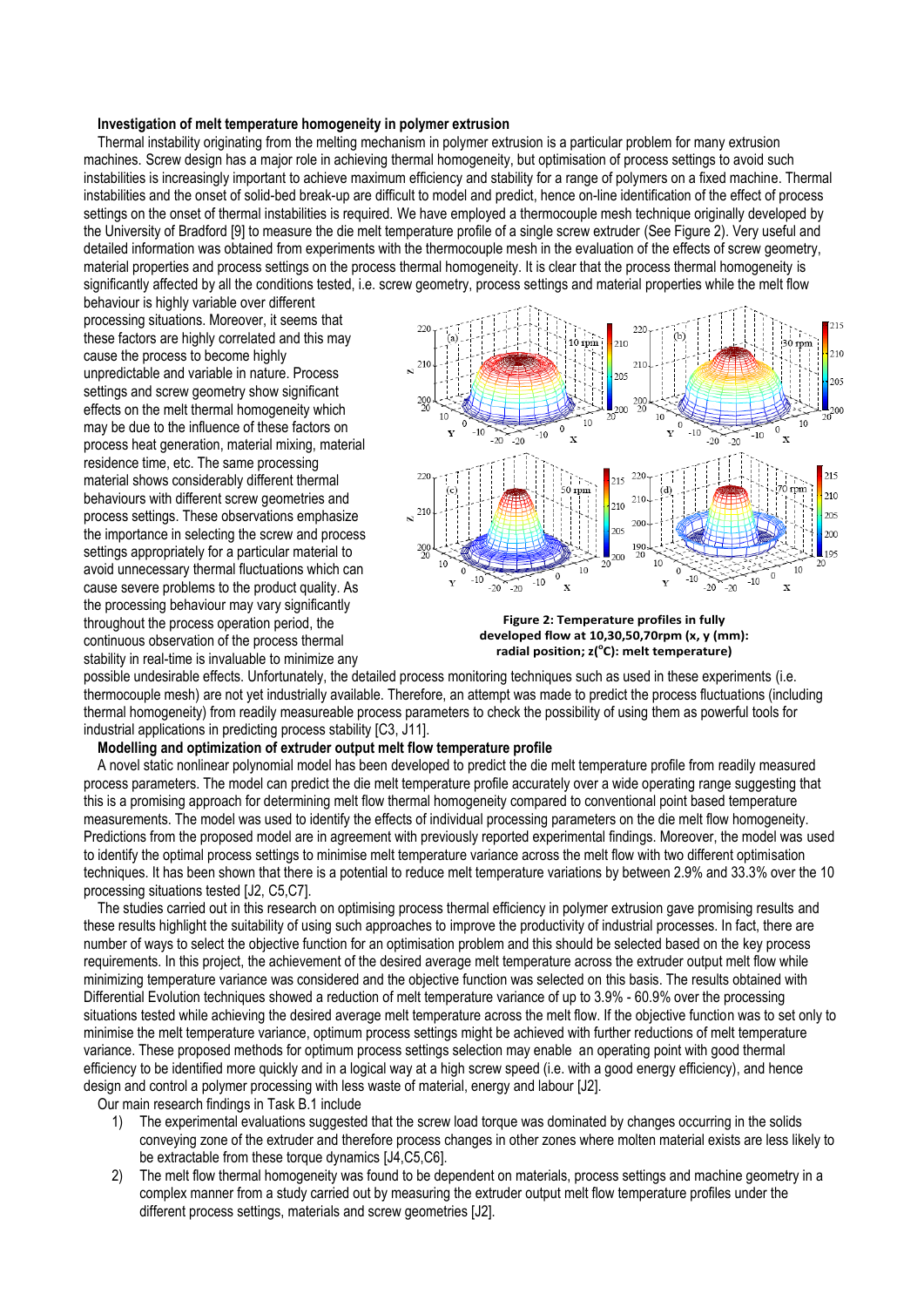- 3) A novel methodology was proposed to model the extruder output melt flow temperature profile from readily measurable process parameters (i.e. screw speed and barrel set temperatures) and the predicted profiles showed good agreement with the experimentally measured profiles [\[J3](#page-5-4)[,C5\]](#page-6-8).
- 4) The screw speed was identified as the most significant process variable on the level of the extruder output melt temperature and the temperature homogeny across the melt flow. Of the barrel zone temperatures, the metering zone temperature was identified as the most significant barrel zone temperature on the level of the extruder output melt temperature and the temperature homogeneity across the melt flow under the dynamic processing conditions despite the differences in materials, screw geometry and process settings [\[J3,](#page-5-4)[C4\].](#page-6-13)
- 5) The selected optimum process parameters, with differential evolution technique, by using the static melt temperature profile prediction models gave reductions of the melt temperature variance of up to 3.1% - 60.9% while achieving the desired average melt temperature across the melt flow [\[J2\]](#page-5-3).
- 6) A novel soft sensor technique with a physical temperature feedback was introduced for real-time prediction of the extruder output melt flow temperature profile and the simulation results showed good performance by predicting the melt temperatures at the different radial locations across the melt flow. This was confirmed by the soft sensor's feedback errors being less than ±5°C (i.e. less than ±2.25% from the full scale reading) over 129 minutes of prediction [\[J3\]](#page-5-4).

# **Task B.2 Identification and control of feeding instabilities**

The research described above shows that the torque signal was dominated by the solid friction in the extruder and as such is useful for online identification of solids conveying issues. However, to experimentally investigate the identification and control of solid conveying instabilities requires significant modification on the extruder machines, which was too ambitious for a PhD student to carry out within the limited time available.

# **Task C. Integration of sensor/control framework**

We have explored energy constraints and developed a strategy for responding to process instabilities. We have investigated a model based fuzzy control approach [\[11,](#page-7-0)[12\]](#page-7-1) to maintain the die melt temperature variance across the melt flow while achieving the desired average die melt temperature. The developed controller determines the average melt temperature based on a radial temperature profile of the die melt flow rather than a point based measurement which is less accurate and quite common in practice. We have found that knowledge-based fuzzy rules provide good control capabilities to maintain the melt temperature homogeneity within desired limits by manipulating screw speed and barrel set temperatures in parallel. This provides a new method to operate extruders at high screw speeds whilst achieving both energy and thermal efficiencies in the same time [J2[, C2\]](#page-6-14). We have further developed a fuzzy controller for the control of the polymer melt quality including viscosity, and it has been tested in laboratory experiments with confirmed efficacy [C11, T2].

# **4. Additional Achievements**

Some additional outcomes that were not on the original list of objectives have been achieved:

- 1) A nonlinear multivariate statistical approach based on neural networks has been developed for fault detection of nonlinear processes [\[J6](#page-5-5) C10]. A Fast Recursive Algorithm [\[8\]](#page-6-15) was employed to determine the optimal network topology, i.e. to identify the number of nodes, the location of centres, and the weights between the hidden layer and the output layer simultaneously for the radial basis function networks. In particular, we have proposed the use of nonlinear principal component analysis (PCA), which integrates principal curves and radial basis function (RBF) networks, to detect faults for nonlinear processes. To further solve the problem of the inclusion of a large number of variables in the RBF network input, we have further investigated a nonlinear dynamic PCA approach which employs an input selection scheme to pre-process and select only the most important timelagged variables prior to building the RBF model. This helps in reducing the number of variables to be modelled and the related model complexity [C8]. The proposed methods have then been applied for fault diagnosis in polymer extrusion processes [\[J5](#page-5-6)[,C9\].](#page-6-16)
- 2) We further investigated intelligent modelling and control methods using neural and fuzzy systems, and proposed novel algorithms for the construction of neural networks and fuzzy neural systems [ J7, J8, J10, C12, C13, C15], and nonlinear system modelling and classification [J9, C14]. The methods have also been applied to the modelling and control of injection stretch blow moulding [C16].

# **5. Research Impact, Benefits and Dissemination**

We expect our research to have very considerable impact, in various ways, from stimulating further research inter-nationally, to the direct use of our novel algorithms and methodology in the polymer industry. The following represents only a few examples:

- Research in novel, inferential monitoring techniques and incorporation of on-line data analysis to achieve robust and adaptable control enables a much more holistic approach to optimisation of settings, disturbance rejection and self-tuning ability than previously attempted.
- Key technologies have been developed for addressing the poor energy efficiency and high volume of waste currently threatening the competitiveness of the UK polymer industry.
- The developments in process modelling and monitoring of key parameters for process optimisation and control will provide an ideal platform for achieving greater success in emerging complex processing applications. Related work by Dr. Marion McAfee during the period of the project identified a strong correlation between melt viscosity during processing and the degree of exfoliation of nanoclay in a polymer matrix [13]. Recent work has also identified that melt viscosity during processing is a good indicator of in-vitro degradation of bioresorbable polymers – a key performance characteristic for the development of temporary and drug-eluting medical devices [14]. The monitoring and control technologies developed in this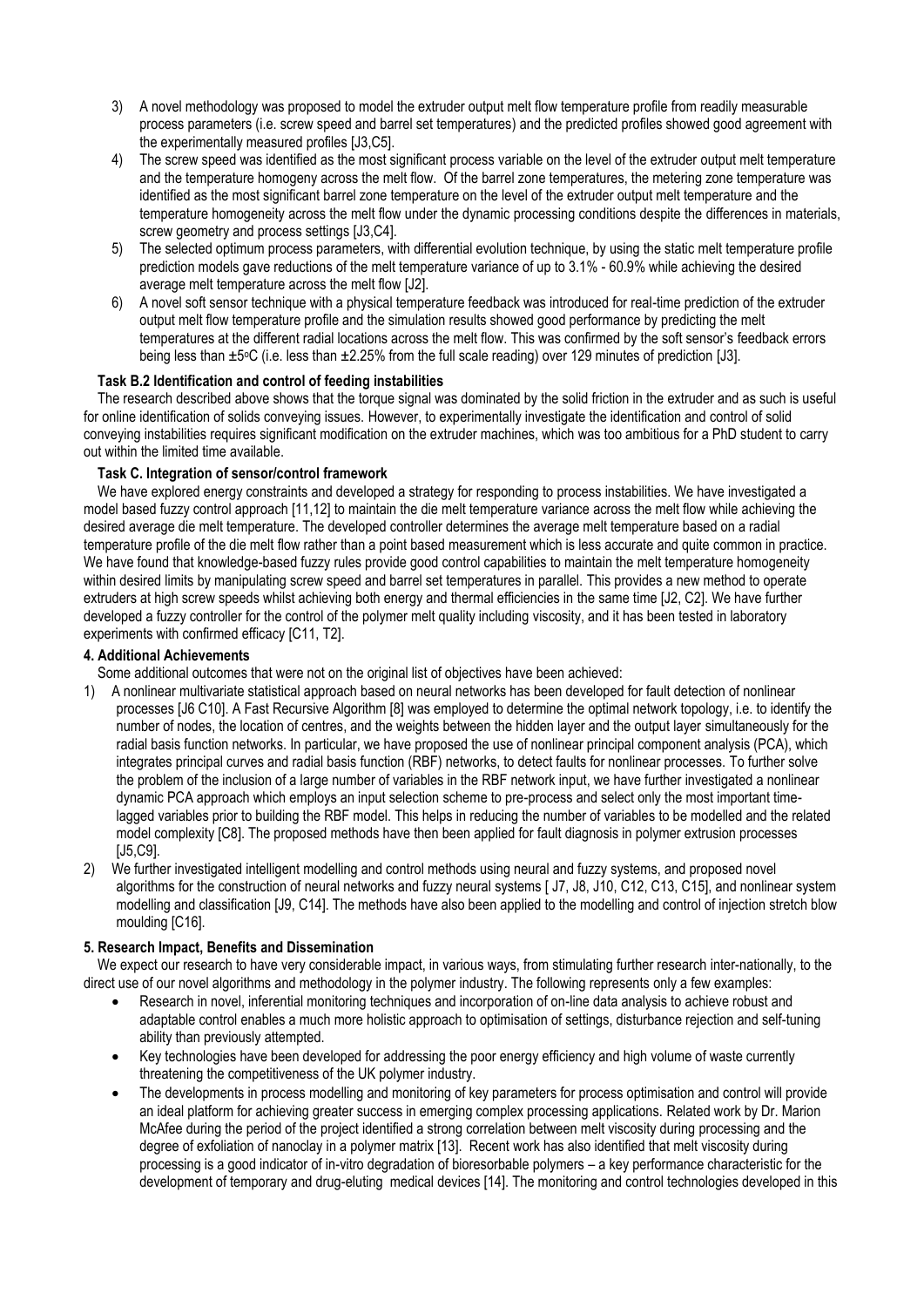project clearly show potential to accelerate the development of scalable manufacturing processes for nano-composite and bioresorbable products.

 Training of PhD and MEng students on advanced polymer control will help to increase the skills of the workforce to improve the competitiveness of UK polymer industry.

Considerable effort has been expended in effective dissemination of the research results. Mechanisms for dissemination have included:

- Publication of research results in refereed international journals, conference proceedings, PhD thesis and MEng final year project (see Section 8).
- Over 16 presentations at international conferences by the project team, targeting automatic control, system identification, fault detection and diagnosis, and polymer processing meetings. This includes *IEEE Conference on Decision and Control and European Control Conference, International Federation of Automatic Control (IFAC) World Congress, Society of Plastics Engineers' Annual Technical Conference (ANTEC), Polymer Processing Society Europe/Africa Regional Meeting.*
- During this project period, the PI Prof Kang Li has been presented with the Young Author Best Paper Award at the 2011 International Conference on Modelling, Identification and Control (ICMIC 2011), held in Shanghai, China in June 2011, for the team work on modelling and control of polymer extrusion processes.
- To increase the international visibility of the advanced research on polymer control in the UK, Prof Kang Li has also been invited to give 2 research seminars on advanced polymer control in Tsinghua University and Shanghai University in China in 2010 and 2011. This follows an invited presentation from Dr. Marion McAfee on polymer processing monitoring and control at the US-Ireland Emerging Technologies Conference at University of Massachusetts Lowell in 2009.

# **6. Conclusions**

This project has made considerable progress on developing an integrated framework for improved performance of extrusion processes through advances in process modelling, inferential measurement and a more intelligent approach to control of the process. Each of the topics has been intensively researched, including investigating novel grey-box modelling techniques capable of capturing the complex nature of interactions between process inputs and outputs of interest on industrial scale extruders and development of new mechanisms for on-line updating of models to reflect changes in material properties and processing conditions. A novel inferential measurement techniques for tracking melt viscosity and melt-temperature profile and identification of process instabilities has been proposed, and an advanced intelligent control strategy have been initiated to achieve the required product quality at maximum efficiency and respond appropriately to process faults. These new developments take into account the industrial application environment, and close collaboration with a leading research group and local industrial companies has enabled the direct application of the developed techniques to maximize the impact. Theoretic results have been published in high quality peer reviewed journals, such as *Polymer Engineering and Scienc*e, *Control Engineering Practice*, *IEEE Transactions on Fuzzy Systems*, and *Journal of Process Control*, as well as leading conferences in the field of polymer engineering and control engineering. The publication record (11 international journal papers and 16 conference papers, together with 1 PhD thesis and 1 MEng final year project report), the award of international conference prize, and invited seminars have effectively demonstrated the high quality of research. We believe the research outcomes arising from this project present significant advances in the polymer extrusion control for energy and material saving and improvement of product quality.

## **7. List of publications arising from this research**

## **Journal papers**

- <span id="page-5-0"></span>J1. X. Liu, K. Li, M. McAfee, B.K. Nguyen, G. McNally, "Dynamic Grey-box Modeling for On-line Monitoring of Polymer Extrusion Viscosity'', *Polymer Engineering and Science,* 2012, pp 1-10, DOI: 10.1002/pen.23080.
- <span id="page-5-3"></span>J2. C. Abeykoon-, K. Li, M. McAfee, P.J. Martin, Q. Niu, A. L. Kelly, J. Deng, "A new model based approach for the prediction and optimisation of thermal homogeneity in single screw extrusion", *Control Engineering Practice,* Vol 19, No 8, 2011, pp 862-874.
- <span id="page-5-4"></span>J3. C. Abeykoon-, **K. Li**, P.J. Martin, A.L. Kelly, "Monitoring and Modelling of the Effects of Process Settings and Screw Geometry on Melt Pressure Generation in Polymer Extrusion", *International Journal of System Control and Information Processing (IJSCIP)*, in press, 2012
- <span id="page-5-1"></span>J4. C. Abeykoon-, M. McAfee, K. Li, P. J. Martin, A. L. Kelly, "The inferential monitoring of the screw disturbance torque to predict process fluctuations in polymer extrusion", *Journal of Materials Processing Technology*, Vol 211, No 12, 2011, pp 1907-1918.
- <span id="page-5-6"></span>J5. X. Liu, K. Li, M. McAfee, Deng, J. "Application of nonlinear PCA for fault detection in polymer extrusion processes'', *Neural Computing and Applications*, 2011, DOI: 10.1007/s00521-011-0581-y.
- <span id="page-5-5"></span>J6. X. Liu, K. Li, M. McAfee, G.W. Irwin, "Improved nonlinear PCA for process monitoring using support vector data description'' *Journal of Process Control,* Vol.21, No.9, 2011, pp.1306-1317.
- J7. Jing Deng, K. Li, George W. Irwin, Minrui Fei, "Two-stage RBF network construction based on particle swarm optimization", *Transactions of the Institute of Measurement and Control*, doi: 10.1177/0142331211403795, 2011.
- J8. Jing Deng, K Li, George W. Irwin, "Locally regularised two-stage learning algorithm for RBF network centre selection", *International Journal of Systems Science* , DOI: 10.1080/00207721.2010.545490, pages 1157-1170, Volume 43, Issue 6, 2012.
- J9. Jing Deng, K Li, George W. Irwin, "Fast automatic two-stage nonlinear model identification based on Extreme Learning Machine", *Neurocomputing*, 74 (16): 2422-2429, 2011, doi:10.1016/j.neucom.2010.11.035.
- J10. Wanqing Zhao, K. Li, and George W. Irwin, "A New Gradient Descent Approach for Local Learning of Fuzzy Neural Models", *IEEE Transactions on Fuzzy Systems*, 2012, (DOI:10.1109/TFUZZ.2012.2200900, in press).
- <span id="page-5-2"></span>J11. C. Abeykoon-, P.J. Martin, A. L. Kelly, E.B. Brown, "A review and evaluation of melt temperature sensors for polymer extrusion", *Sensors and Actuators A: Physical,* 2012,(DOI: 10.1016/j.sna.2012.04.026, in press).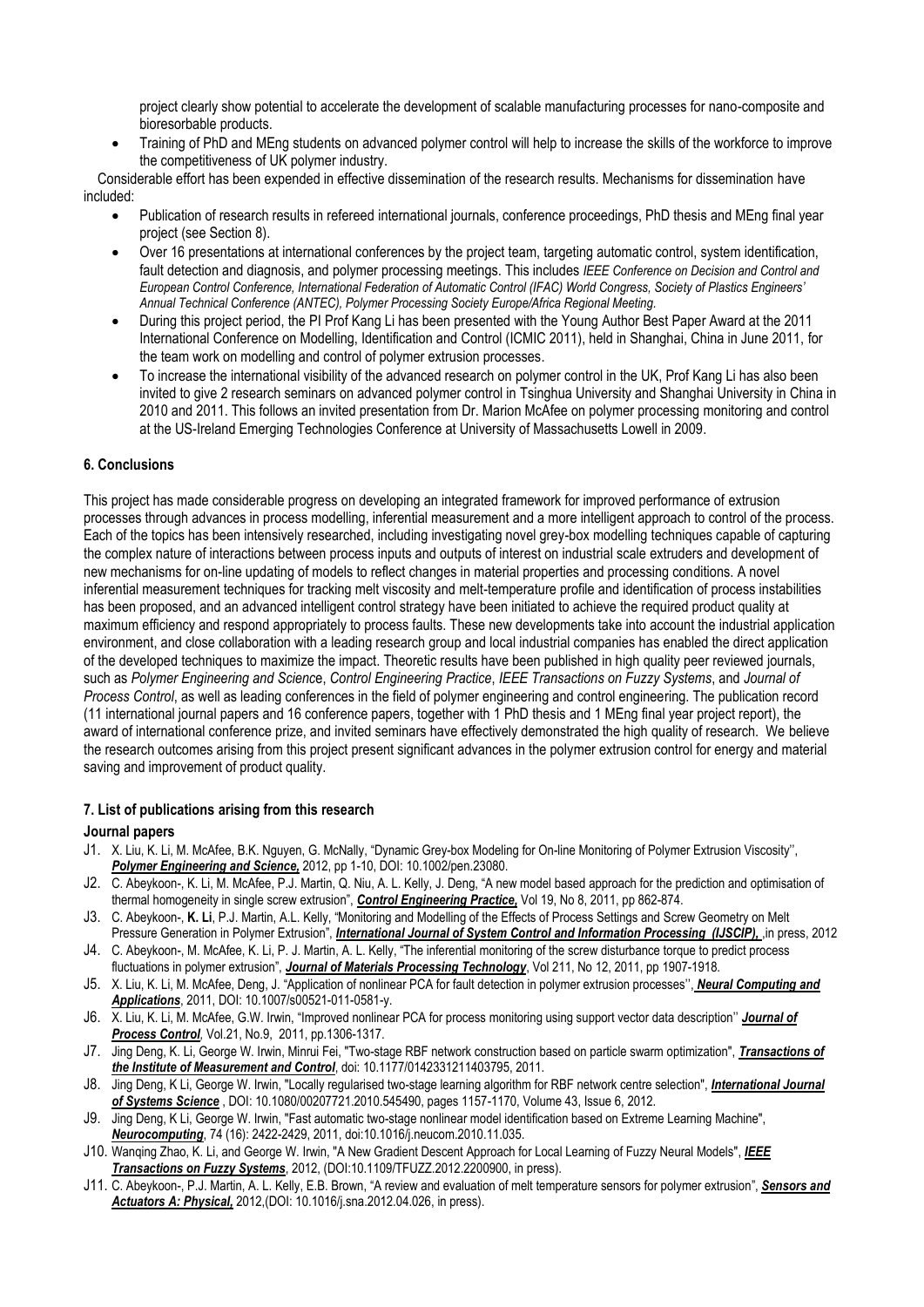### **Conference papers**

- <span id="page-6-1"></span>C1. X. Liu, K. Li, M. McAfee, J. Deng "'Soft-sensor' for Real-time Monitoring of Melt Viscosity in Polymer Extrusion Process", *49th IEEE Conference on Decision and Control, December 15-17, 2010, Atlanta, Georgia USA, pp. 3469-3474.*
- <span id="page-6-14"></span>C2. C. Abeykoon, K. Li, M. McAfee M, P.J. Martin and GW Irwin, 'Extruder melt temperature control with fuzzy logic', *Proc. 18th IFAC World Congress, Bittanti, S and Cenedese A, Zampieri S (eds)*, ISBN: 978-3-902661-93-7, Milan, Italy, Aug 28- 2 Sept 2011, DOI: 10.3182/20110828-6-IT-1002.01576
- <span id="page-6-11"></span>C3. C. Abeykoon, K. Li, P. J. Martin, M. McAfee, "Modelling of Melt Pressure Development in Polymer Extrusion: Effects of Process Settings and Screw Geometry", Proceedings of 2011 International Conference on Modelling, Identification and Control (ICMIC 2011), Shanghai, 26-29 June 2011, pp 180-185.
- <span id="page-6-13"></span>C4. C. Abeykoon, K. Li, M. McAfee, P. Martin, J. Deng, A.L. Kelly, "Modelling the effects of operating conditions on die melt temperature homogeneity in single screw extrusion" (2010), UKACC International Control Conference, Coventry, UK, pp 42-47
- <span id="page-6-8"></span>C5. C. Abeykoon, M. McAfee, K. Li, A. L. Kelly, E. C. Brown, "Investigation into monitoring and control of melt temperature homogeneity in singlescrew extrusion", *ANTEC 2010*, May 16-20, 2010, Orlando, Florida, pp:1799-1806.
- <span id="page-6-9"></span>C6. C. Abeykoon, M. McAfee, S. Thompson, K. Li, A.L. Kelly, E.C. Brown, "Investigation of torque fluctuations in extrusion through monitoring of motor variables", *Proceedings of the Polymer Processing Society Europe/Africa Regional Meeting ~ PPS*-2009 ~ October 18-21, 2009 Larnaca (Cyprus).
- <span id="page-6-12"></span>C7. C. Abeykoon, K. Li, P. J. Martin, M. McAfee, J. Deng, A. L. Kelly, "Modelling the Effects of Operating Conditions on Die Melt Temperature Homogeneity in Single Screw Extrusion", *Lecture Notes in Computer Science, 2010, Volume 6329, Life System Modeling and Intelligent Computing, Pages 9-20. 2010 International Conference on Life System Modeling and Simulation & 2010 International Conference on Intelligent Computing for Sustainable Energy and Environment (LSMS & ICSEE 2010)*, September 17-20, 2010, Wuxi, China.
- C8. X. Liu, K. Li, S. Li, M. Fei, "Input Selection for Dynamic Model of RBF Networks in Process Monitoring", *WCICA 2012*, China (accepted).
- <span id="page-6-16"></span>C9. X. Liu, K. Li, M. McAfee, "Polymer Extrusion Process Monitoring Using Nonlinear Dynamic Model-based PCA", *UKACC International Conference on Control*, Cardiff, UK, 3-5 September 2012, accepted.
- C10.X. Liu, K. Li, M. McAfee, and J. Deng, "Improved Nonlinear PCA Based on RBF Networks and Principal Curves", *Lecture Notes in Computer Science* 2010, Volume 6328, Life System Modeling and Intelligent Computing, Pages 7-15. *2010 International Conference on Life System Modeling and Simulation & 2010 International Conference on Intelligent Computing for Sustainable Energy and Environment (LSMS & ICSEE 2010)*, September 17-20, 2010, Wuxi, China.
- C11.J. Deng, K. Li, E. Harkin-Jones, M. Fei, "Fuzzy logic based melt quality control of a single screw extruder", The Fourth International Conference on Applied Energy (ICAE2012), Suzhou, July 5-8, 2012 (accepted).
- C12.L. Zhang, K. Li, E. Bai, "A Novel Two-Stage Classical Gram-Schmidt Algorithm for Wavelet Network Construction", 16th IFAC Symposium on System Identification, SYSID 2012, Brussels, Belgium, July 11-13, 2012 (accepted).
- C13.J. Deng, K. Li, G. W. Irwin, and M. Fei, " A fast forward RBF network construction with particle swarm optimization", Lecture Notes in Computer Science, 2010, Volume 6329, Life System Modeling and Intelligent Computing, Pages 40-48. 2010 International Conference on Life System Modeling and Simulation & 2010 International Conference on Intelligent Computing for Sustainable Energy and Environment (LSMS & ICSEE 2010), September 17-20, 2010, Wuxi, China.
- C14.Jing Deng, K. Li, George W. Irwin, Robert F. Harrison, "A Fast Automatic Construction Algorithm for Kernel Fisher Discriminant Classifiers", 49th IEEE Conference on Decision and Control, December 15-17, 2010, Atlanta, Georgia USA, pp 2825-2830.
- C15.Wanqing Zhao, K. Li, G. Irwin, "An Integrated Method for the Construction of Compact Fuzzy Neural Models", Lecture Notes in Computer Science, 2010, Volume 6215, Advanced Intelligent Computing Theories and Applications, Pages 102-109. 2010 International Conference on Intelligent Computing (ICIC2010), August 18-21, 2010, Changsha, Hunan, China.
- C16.Jing Deng, Ziqi Yang, Kang Li, Gary Menary, 'Heuristically optimized RBF network for the modeling of sections weights in Injection Stretch Blow Moulding', UKACC International Conference on Control, Cardiff, UK, 3-5 September 2012, accepted.

### **Thesis and report**

- T1. C. Abeykoon, "*Modelling and Control of Melt Temperature in Polymer Extrusion*", PhD thesis, Queen's University Belfast, Sept 2011.
- T2. D. McAuley, " *Polymer Extrusion Control*", MEng (Hons) Final Year Project Report, May 2012

#### **8. Other references**

- <span id="page-6-0"></span>1. Chiu, S.H. and Pong, S.H., "In-line viscosity control in an extrusion process with a fuzzy gain scheduled PID controller," *Journal of applied polymer science,* vol. 74, pp.541-555, 1999.
- <span id="page-6-5"></span>2. M. McAfee and S. Thompson, "A novel approach to dynamic modelling of polymer extrusion for improved process control," *Proceedings of the Institution of Mechanical Engineers, Part I, Journal of Systems and Control*, vol. 221, no. 4, pp. 617–628, 2007.
- <span id="page-6-6"></span>3. M.H. Iqbal, U. Sundararaj, and S.L. Shah, "New approach to develop dynamic gray box model for a plasticating twin-screw extruder," *Industrial & Engineering Chemistry Research*, vol. 49, no. 2, pp. 648–657, 2010.
- <span id="page-6-7"></span>4. M.H. Iqbal, U. Sundararaj, and S.L. Shah, "Identification of transient responses of a plasticating twin screw extruder due to excitation in feed rate," *Polymer Engineering & Science*, vol. 51, no. 3, pp. 482–491, 2011.
- <span id="page-6-2"></span>5. Li, K., Thompson, S., Duan, G.R., and Peng J.X., "A case study of fundamental grey-box modelling," *15th IFAC World Congress on Automatic Control*, Barcelona, Spain, 2002.
- <span id="page-6-3"></span>6. Li, K., Thompson, S., and Peng J.X., "Modelling and prediction of NOx emission in a coal-fired power generation plant," *Control Engineering Practice*, vol. 12, pp.707-723, 2004.
- <span id="page-6-4"></span>7. Li, K. and Peng J.X., "System oriented neural networks - problem formulation, methodology and application," *International Journal of Pattern Recognition and Artificial Intelligence*, vol. 20, pp. 143-158, 2006.
- <span id="page-6-15"></span>8. K. Li, J. Peng, and G. W. Irwin. "A fast nonlinear model identification method," IEEE *Transactions on Automatic Control*, vol. 50, no. 8, pp.1211–1216, 2005.
- <span id="page-6-10"></span>9. E.C., Brown, A.L., Kelly, P.D., Coates, "Melt temperature field measurement in single screw extrusion using thermocouple meshes," *Review of Scientific Instruments,* vol. 75, no.11, pp. 4742–4748, 2004.
- 10. E.C., Brown, A.L., Kelly, P.D., Coates, "Melt temperature homogeneity in single screw extrusion: effect of material type and screw geometry,"